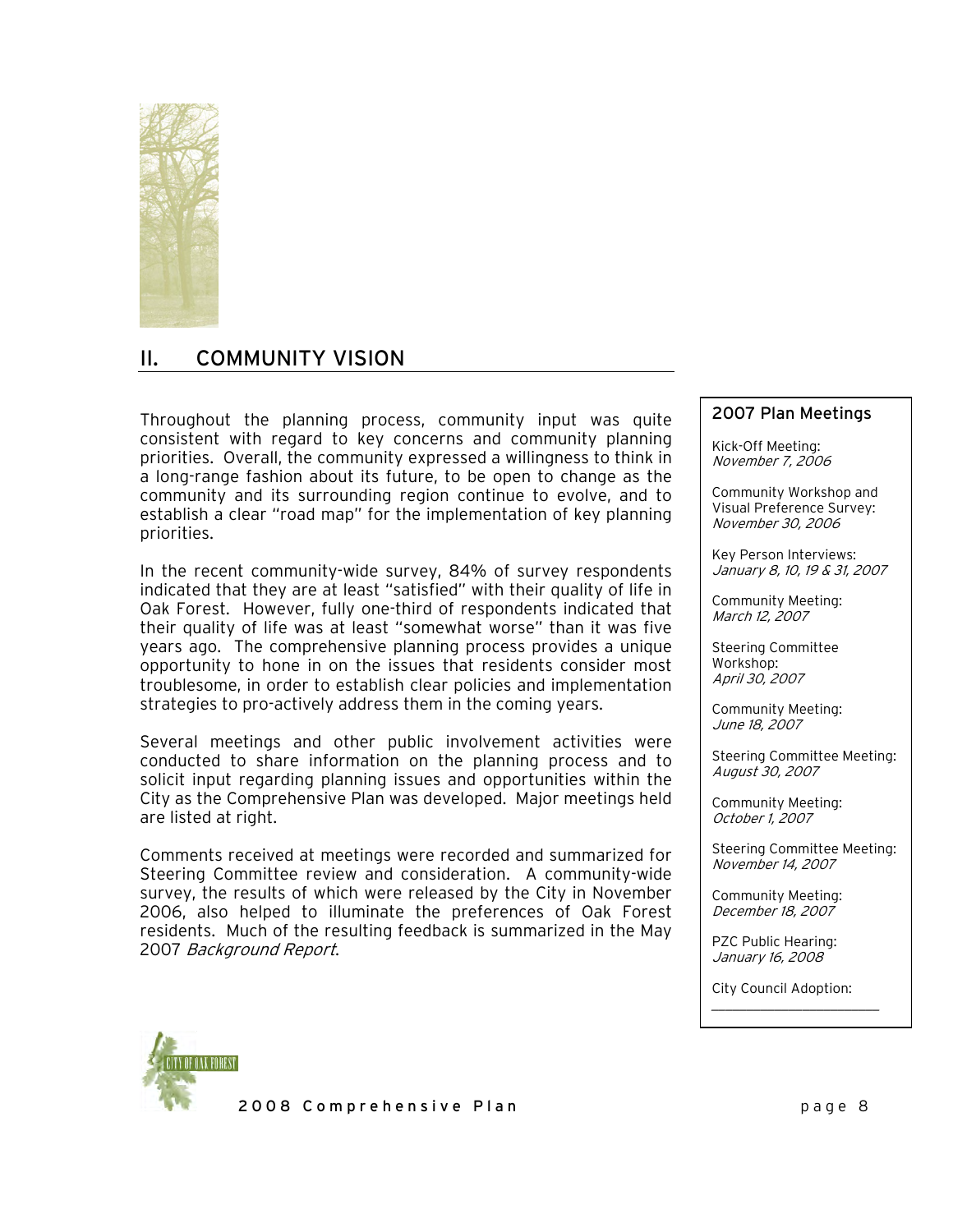

II. C OMMUNITY V ISION 

# ISSUES AND OPPORTUNITIES

Key issues and opportunities that were identified through public input, field surveys or other research activities to-date are summarized below in general categories, for ease of reference. A complete listing is available in the May 2007 Background Report. These considerations formed the basis for the development of the Goals, Policies and Framework Plans that comprise the Comprehensive Plan.

#### Key Planning Issues

Community Character and Identity / Urban Design

- The appearance of main corridors detracts from the overall community image
- **Remain a moderate-income community**
- City divided between east/west, north/south; hard to move between
- Safety and security are a concern

#### Land Use and Development

- Oak Forest has no "center" or "downtown"
- Commercial corridors are a "hodge-podge"
- **EXECUTE:** Limited annexation opportunities
- **EXEC** Limited sites for large-scale commercial development
- **Existing housing is becoming outdated**
- A lack of "move up" housing options
- Convenient access to Metra and expressways is key for new residential development

#### Community Facilities and Services

- Maintain, expand and connect the open space system
- School district lines artificially separate the City
- Maintenance in County areas is insufficient
- Ongoing need for infrastructure renewal, especially as redevelopment occurs
- Respond to findings of water system and storm water management studies (both ongoing)

# Access and Circulation

- Links to and between off-street trails are needed
- Commercial corridors are not "walkable" even where sidewalks exist



Oak Forest wants to redefine and strengthen its commercial corridors…



…preserve its unique, small town character…



… and capitalize on nearby natural amenities.

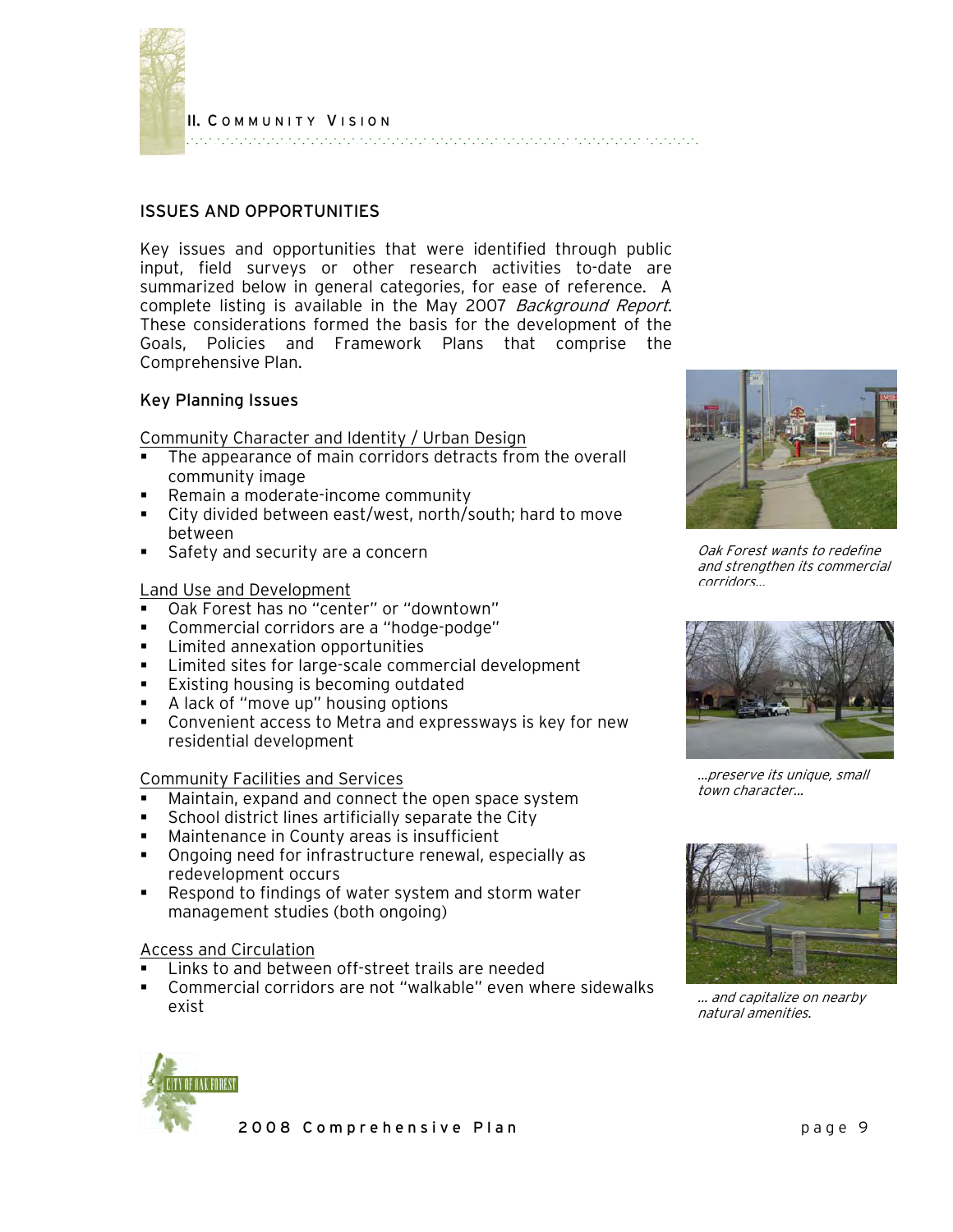

II. C OMMUNITY V ISION 

- Create better pedestrian and bicycle connections between residential neighborhoods and to public areas
- **Traffic is increasing on arterials**
- Parking lots hard to get in and out of (especially on Cicero)
- Commuter parking demand is expected to increase; how can Oak Forest accommodate more spaces?

#### Economic Development / Implementation

- Stem "leakage" of commercial revenue to other communities
- **Reduce homeowner tax burden**
- Competition from Will County for commercial/industrial development
- Appropriate codes and standards not in place to achieve desired development
- **EXECONICE 2018** Zoning map clarifications are needed

# Key Planning Opportunities

Community Character and Identity / Urban Design

- Build on the existing community character; don't try to change it
- **Don't become too "commercialized" in appearance**
- **Embrace increasing community diversity and proactively address** emerging needs
- Establish a visual "theme" for continuity along main corridors
- **Establish a high quality image with gateway features**
- " "Raise the bar" with the design of new developments
- Use natural features as visual assets
- Create gathering space(s) for the community
- **Enhance public areas (streetscape, medians, parking lot** landscaping, etc.)

#### Land Use and Development

- Build upon the "Gateway TOD" project as a catalyst for further reinvestment
- **Prioritize Cicero Avenue revitalization both north and south of** 159th, addressing lot depth limitations
- Pursue mixed use development, but not "piecemeal" here and there
- Create clusters of commercial, with restaurants and retail near each other and shared parking

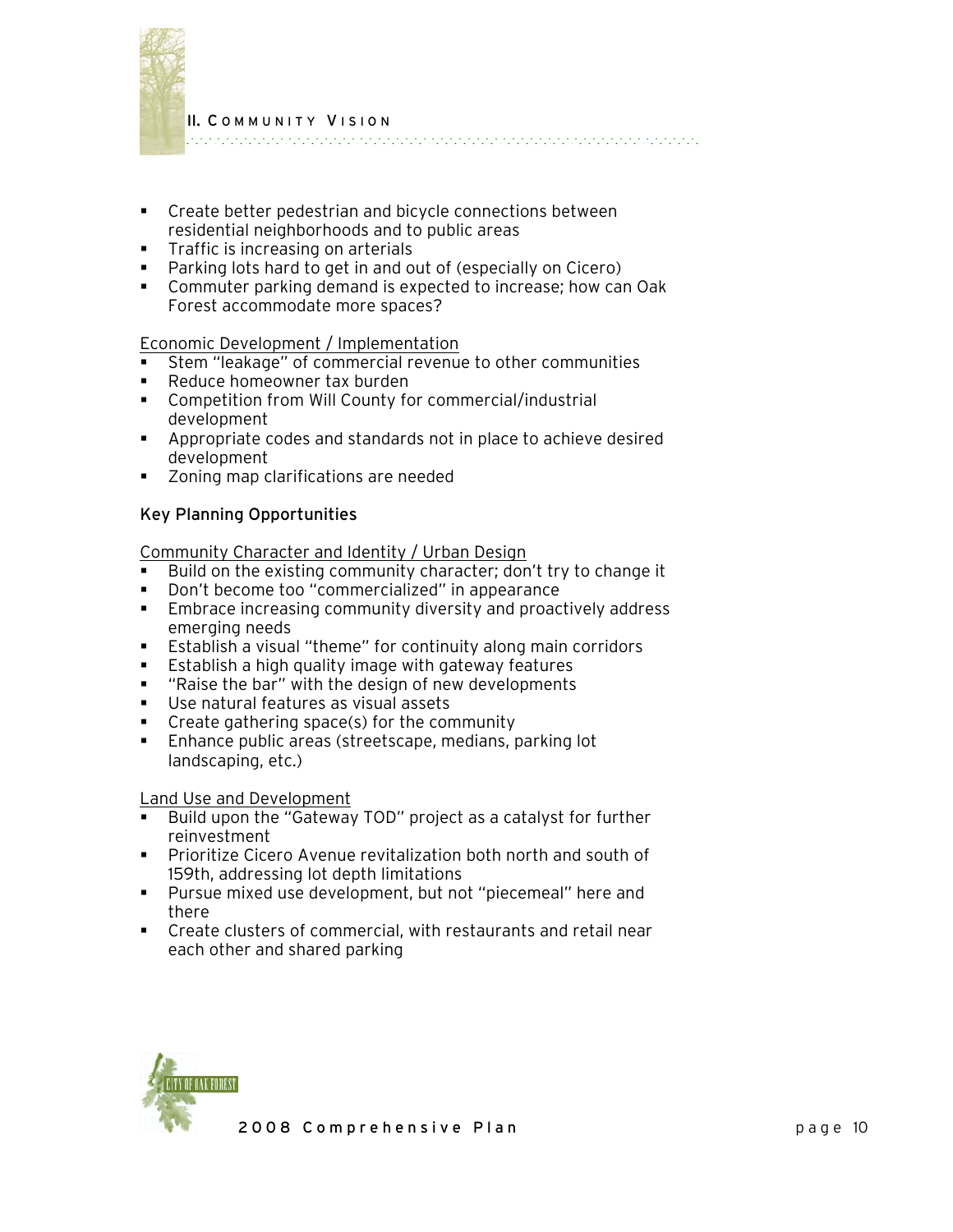

II. C OMMUNITY V ISION 

- Consider strategic annexation and boundary agreements to clarify the City boundary and exercise control over adjacent development patterns
- **Conserve and enhance the character of single family** neighborhoods
- **Encourage reinvestment in single family homes**
- **Provide varied housing alternatives, including rental housing**

# Community Facilities and Services

- Maintain and enhance relationships between City and other service providers
- Develop a collaborative response to growing diversity
- Support family-oriented and cultural facilities/programs
- **IMPROVE Central Avenue to tie nearby facilities together**
- **Provide plazas and seating areas adjacent to commercial uses,** linked effectively to encourage their use

# Access and Circulation

- Build a new, high quality Metra Station
- **IMPROVE THE "WALKADILITY" of commercial corridors (including** reducing curb cuts)
- Consolidate access to commercial properties to aid in traffic flow and safety
- **IMPROVE CONNECTIONS TO COMMETCIAL AREAS FROM DEGITION INCOCOLS** (including via pedestrian and bicycle)
- **IMPROVE MOBILITY between neighborhoods and across arterials**
- **Provide convenient parking to support businesses, but in a** pedestrian-friendly way
- Accommodate access via all modes of transportation
- **Expand and better coordinate local public transit options,** especially demand-responsive services (senior mobility, rush hour service to Metra, etc.)
- Expand trail connections within the City and to existing paths at the City's periphery

Economic Development / Implementation

- 93% of community survey respondents said to aggressively pursue more business development
- Adjust codes to support desired development pattern(s) and quality
- **Pursue strong enforcement of City codes**
- Establish a marketing strategy to draw in outsiders as shoppers in Oak Forest